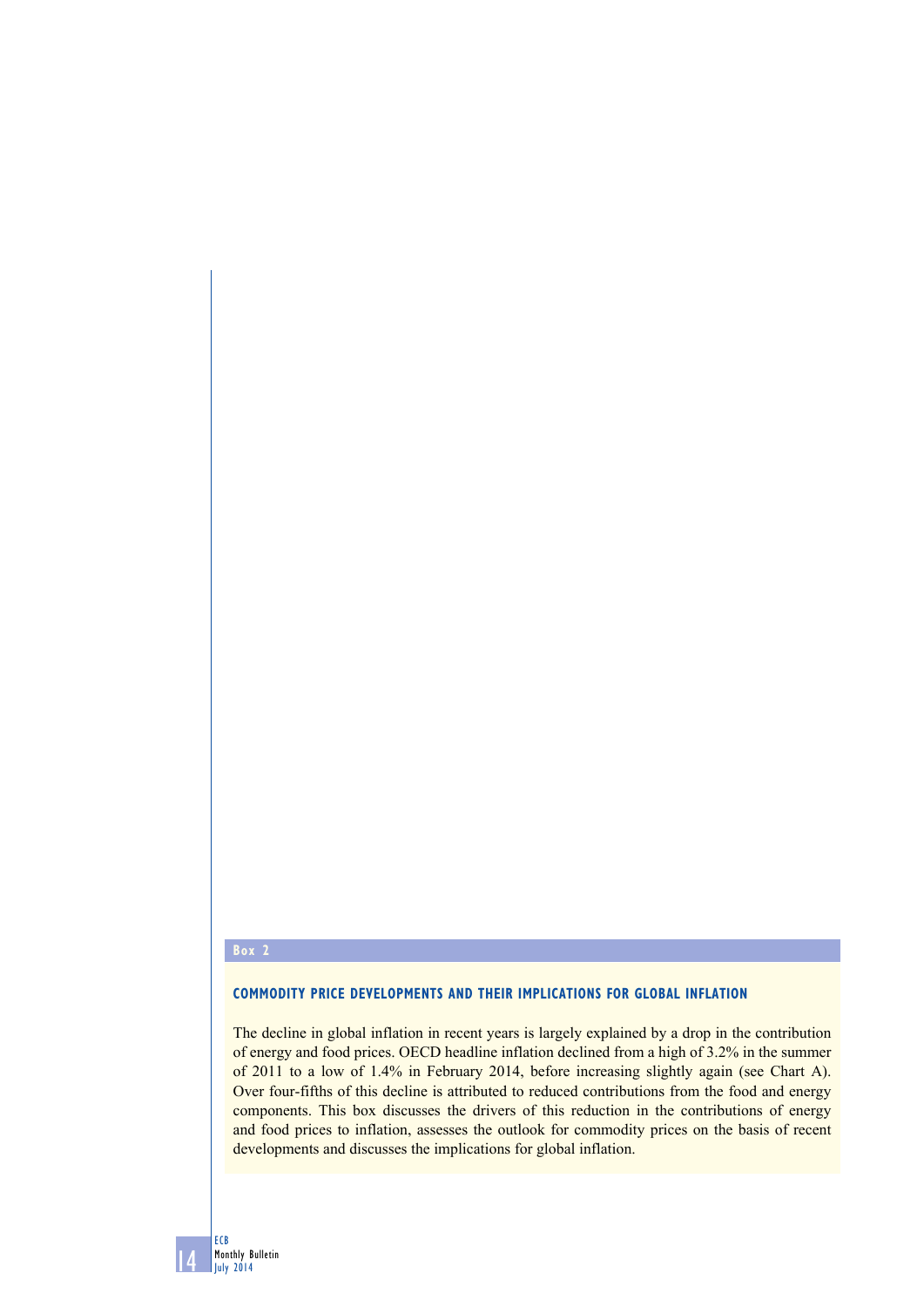### **Economic and monetary developments**

The external environment of the euro area

#### **Chart a Contribution of energy and food prices to oECD inflation**





Sources: OECD and ECB staff calculations. Notes: Monthly data; the latest observation is for April 2014. The calculation of the contributions is based on ECB staff calculations.

# **Factors behind the recent stability in commodity prices**

From 1999 onwards there was a broad-based increase in international oil and food prices, which was interrupted by the 2008 financial crisis (see Chart  $B$ ).<sup>1</sup> The upward trend observed in oil and food prices is largely explained by increasing demand for commodities owing to strong economic growth in emerging economies, in particular China. Combined with somewhat lagging supply, the steep rise in demand for commodities pushed up oil and food prices sharply. This upward trend in commodity prices was reflected in the almost constantly high contribution of energy and food prices to OECD inflation, averaging 1 percentage point over the period 1999-2008 (see Chart A).

In stark contrast to this upward trend, oil and food prices have been broadly stable since 2011 (see Chart B). This reflects changes on both the supply and the demand side. With regard to the supply side, the high levels of oil and food prices have encouraged investment, which has led to an increase in the production of these commodities and, in turn, to better-supplied commodity markets. This is particularly notable in the case of the oil market, where technical innovations combined with high oil prices triggered the shale oil revolution in North America, thereby boosting non-OPEC oil production (see Chart C). As far as food prices are concerned, owing to good weather conditions, among other things, there was an excess supply of cereals, for example, as supply rose strongly in the aftermath of severe weather-related shortages in 2012, leading to higher prices and boosting production. As regards the demand side, while the acceleration of growth in emerging economies was the main driver behind the steep rises in oil and food

1 For the energy contribution, the focus is on oil prices, as these constitute the largest component of energy inflation and are also most subject to price changes.

15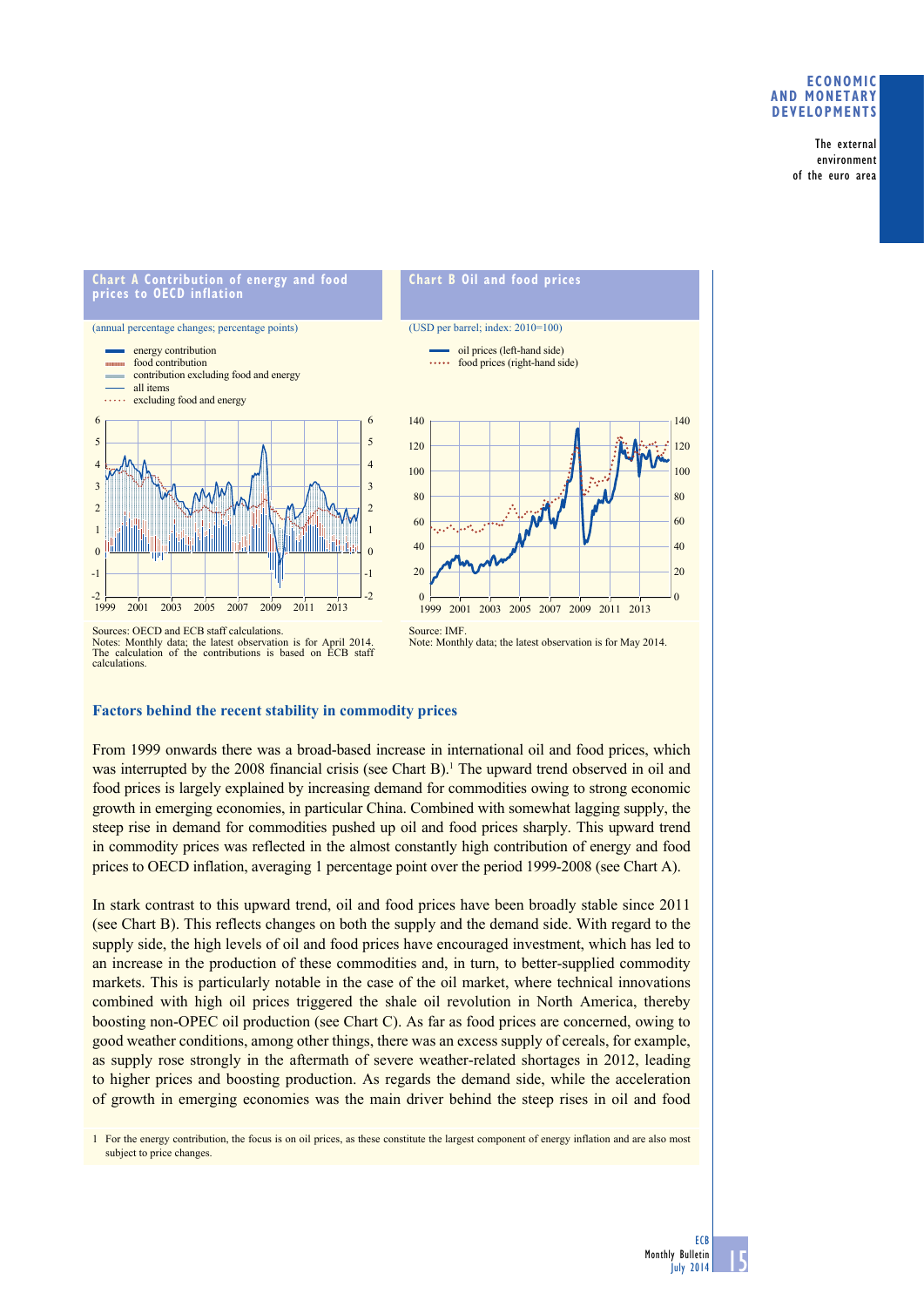

Source: International Energy Agency (IEA). Notes: The values from 2014 refer to IEA projections (based on the June Medium-Term Oil Market Report). As projections or<br>OPEC production are not available, the projections for OPEC production are not available, the projections for OPEC refer to OPEC crude capacity.



prices over the period 1999-2008, growth in these economies has since slowed (see Chart D). Although the level of oil demand continues to be high, growth in the demand for commodities is moderating. To sum up, since 2011 slowing growth in demand together with favourable supply developments have prevented oil and food prices from increasing at similar rates to those observed from 2003. Instead, notwithstanding some short-run volatility, oil and food prices have remained broadly stable. Taking into account the transmission lag to inflation, these commodity price changes have caused the contribution of oil and food prices to global inflation to decline since 2013, reaching 0.4 percentage point on average since 2013, compared with 1 percentage point in the preceding decade.

#### **The outlook for oil and food prices**

Turning to the outlook for commodity prices, the recent supply and demand-side developments suggest that, compared with the period in which demand-related tightness continuously pushed prices upwards, a better-supplied commodity market can be expected.

In the case of oil prices, the International Energy Agency (IEA) expects the oil market to remain well balanced over the next five years, as growth in oil supply is projected to surpass growth in oil demand (see Chart C). On average, according to the IEA's projections, oil demand will grow at 1.3 million barrels per day (mb/d) each year compared with an average projected growth in oil supply capacity of 1.5 mb/d each year. On the demand side, growth in oil demand is expected to remain relatively steady, in part because the growth in demand from China is expected to decline (China's contribution to global oil demand growth is expected to drop to 30% over the next five years, as compared with 60% over the previous six years). On the supply side, non-OPEC production related to the exploration of shale oil resources is expected to provide most of the growth in oil production capacity over the next few years. In addition, production capacity in OPEC countries is projected to expand owing to investment.